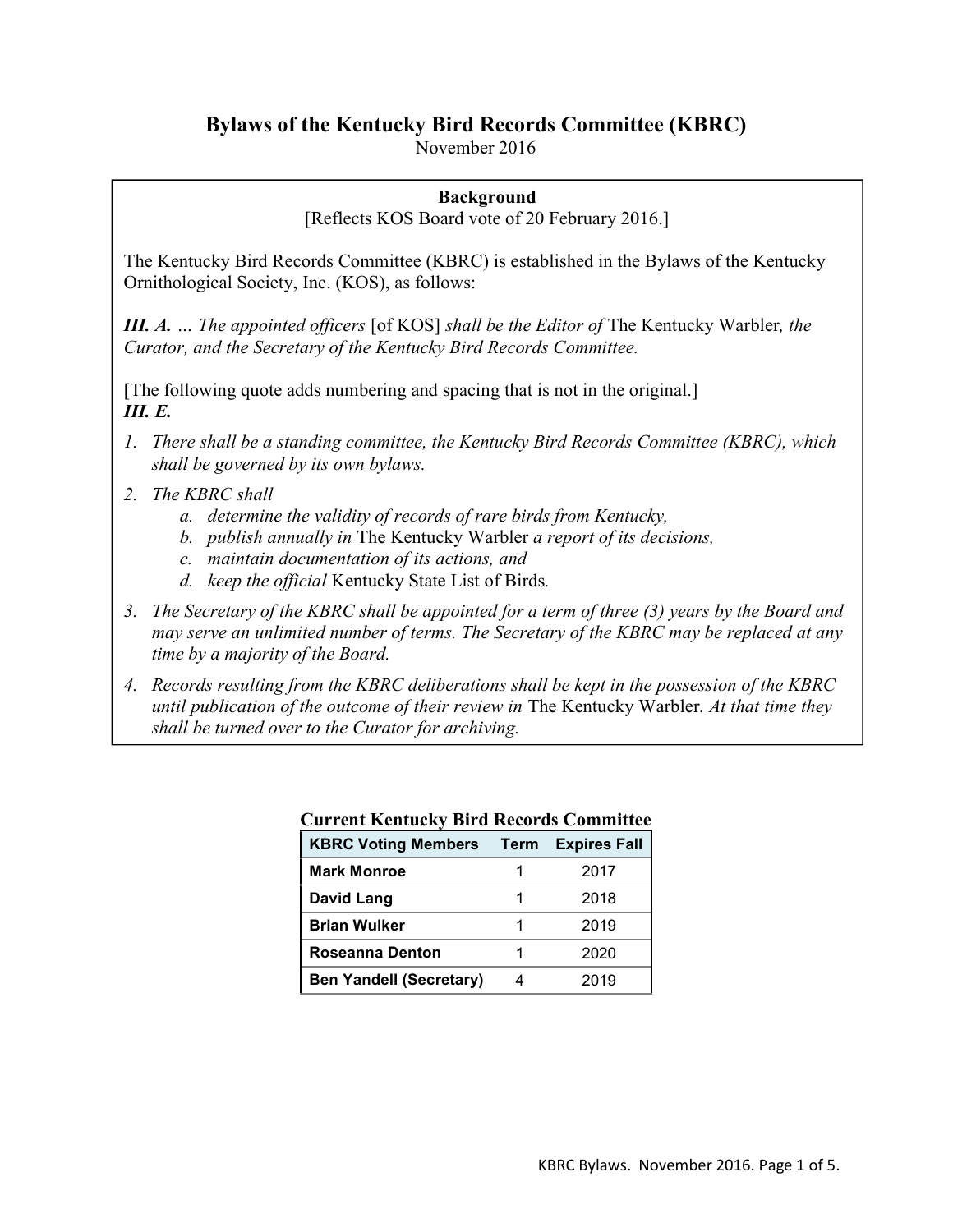#### 1. PURPOSES OF THE KENTUCKY BIRD RECORDS COMMITTEE (KBRC)

- A. To provide the official determination of the validity of reports of rare, naturally occurring birds observed within the boundaries of the state of Kentucky.
- B. To publish at least minimal data on all bird observations reviewed.
- C. To maintain the official Kentucky State List of Birds.

#### 2. MEMBERSHIP

- A. The KBRC shall have five "Voting Members": four "Members" and the "Secretary."
- B. Secretary
	- i. Appointment and Term of Office. [Governed by KOS Bylaws]
		- 1. The KOS Board has the sole authority to appoint or remove the Secretary.
		- 2. The Secretary is appointed for three-year terms and may serve an unlimited number of terms.

#### ii. Duties

- 1. To ensure that these Bylaws are properly applied.
- 2. To keep copies of KBRC correspondence and the minutes of KBRC meetings.
- 3. To call and chair KBRC meetings.
- 4. To oversee and tabulate all votes of the KBRC, including election of Members and votes on observations of rare birds.
- 5. To generate periodic summaries of KBRC decisions regarding rare birds, and to make these summaries publicly available. The published data for accepted records should include at least the name of the species, locality and date(s) of observation, and reporting observers. Other data may be added at the discretion of the KBRC.
- 6. To serve as a Voting Member of the KBRC.
- 7. To keep the following current and available to the public:
	- a. A master copy of these Bylaws.
	- b. Kentucky State List of Birds, the official list of all bird species accepted by the KBRC as having conclusive documentation of occurrence in Kentucky, including species considered extirpated or extinct. (Note: Does not include species on the Hypothetical List. See below.) Bird species shall not be placed on the state list unless accepted by the KBRC based upon definitive documentation by at least one of the following:
		- 1) Physical evidence, such as a specimen.
		- 2) Recording, such as photograph, video, audio, etc.
		- 3) Reports from multiple, independent, competent observers.
	- c. Hypothetical List, a list of bird species which have been reported in the state and received a favorable KBRC vote, but which have not yet met the requirements for inclusion in the Kentucky State List of Birds. For example, bird species documented by only a single observer's description may – with KBRC approval – be placed on the Hypothetical List. The Hypothetical List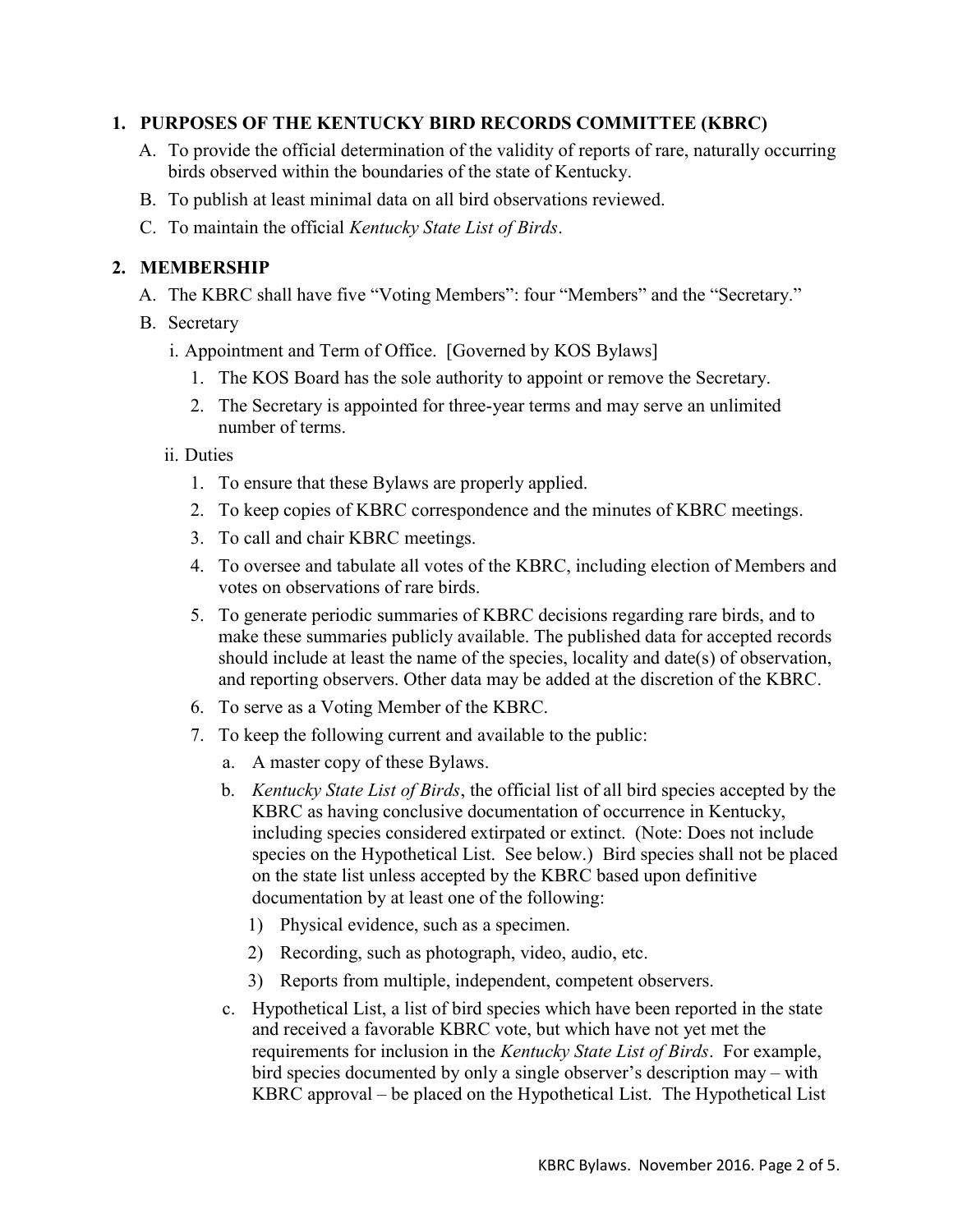may be formatted as a separate list or shown as an addendum to the *Kentucky* State List of Birds.

- d. Review List, which comprises bird species in the Kentucky State List of Birds (or identifiable subspecies or forms) that the KBRC considers sufficiently rare in the state to require a confirmatory review. In general, the Review List will comprise species that have been reported within Kentucky fewer than ten times in the previous ten years, but the actual list is determined by the KBRC. This list may be formatted as a separate list or clearly delineated within the Kentucky State List of Birds.
- e. A Rare Bird Report Form for optional use in documenting observations of rare birds.
- f. KBRC review materials, available only after a final KBRC vote. These materials include the vote tallies and the supporting materials used by the KBRC, including review comments. To protect individual privacy, the Secretary may redact names, contact information, and other information that identifies an individual person.
- C. Members (does not include the Secretary)
	- i. Election and Term of Office
		- 1. Members shall be elected on a staggered basis, each for a term of four years so that one is elected each year.
		- 2. Member terms typically begin with the close of the Fall KOS Meeting and end with the close of the fourth Fall KOS Meeting after election.
		- 3. Each Member is eligible for nomination to a second consecutive term. At the end of a second consecutive term, the Member becomes ineligible to serve as a Member for one year, becoming eligible for nomination after that year has passed. Members are not limited in the total number of terms.
		- 4. Time spent as the Secretary is not considered time as a Member.
	- ii. Nominations. Nomination of Members shall be made only by Voting Members and only in writing to the Secretary. It is the responsibility of the nominator to obtain assurance of the nominee's willingness to serve. Each nominator may make a maximum of one nomination per vacancy.
	- iii. Qualifications. Anyone is eligible for nomination as a Member if, in the estimation of the nominating Voting Member, that person
		- 1. is competent to analyze reports of rare birds,
		- 2. is or will become a KOS member in good standing, and
		- 3. is not a current or prior Member whose second consecutive term ended within the past year.
	- iv. Election shall be by a vote of the current Voting Members of the KBRC.
		- 1. The candidate receiving a majority of the votes shall be elected.
		- 2. If no candidate receives a majority, the Secretary shall inform the Members of the tally, allow a chance for discussion, and then conduct a second vote.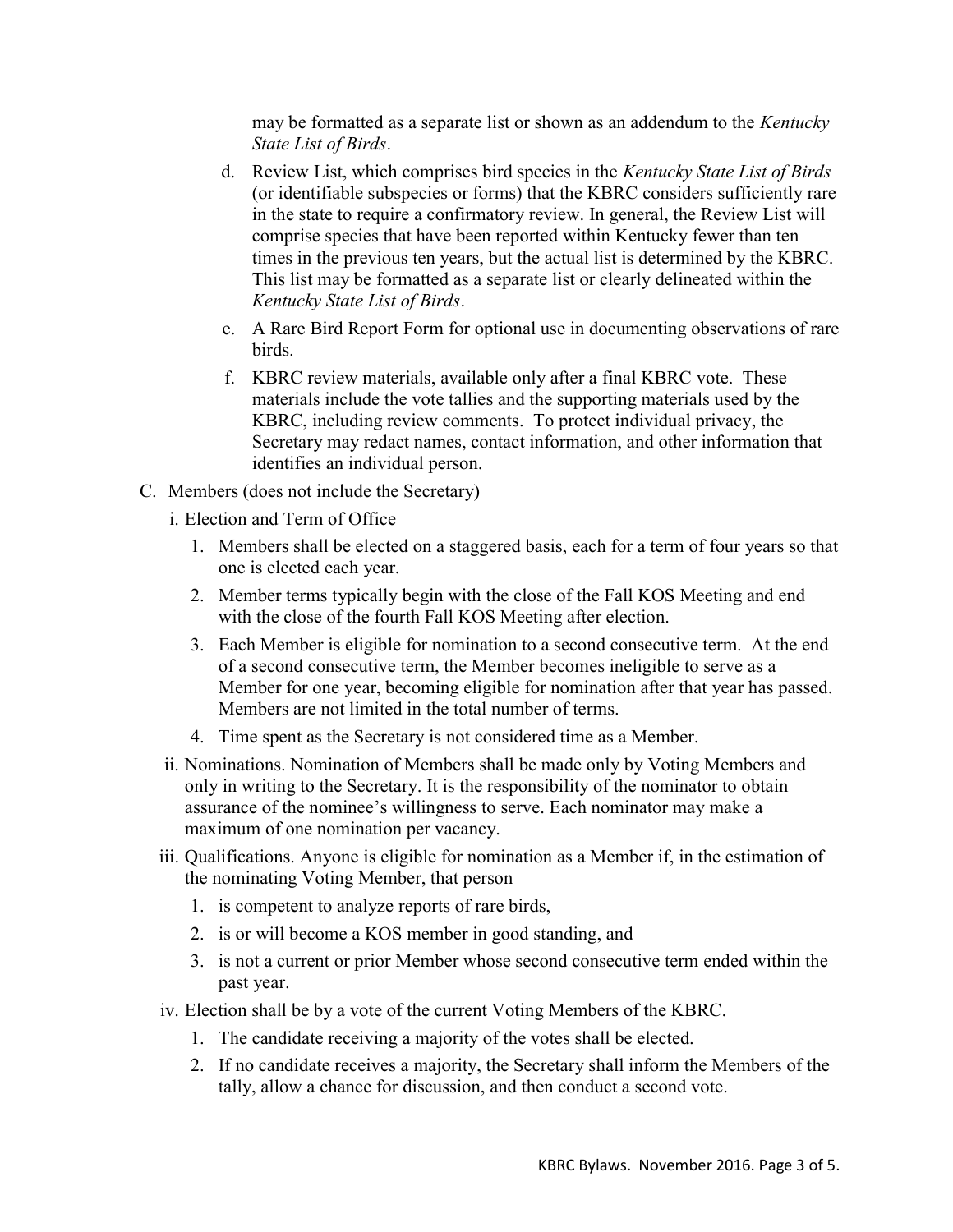- 3. If no candidate receives a majority in the second vote, the Secretary shall inform the Members and may either appoint the new Member from the candidates or call for new nominations and a new round of voting.
- v. Removals. The KBRC may remove a Member at any time by majority vote of the other Voting Members.
- vi. Member Vacancies.
	- 1. If the KBRC loses a Member before the end of that Member's term, the Secretary shall conduct an election to fill the vacancy.
	- 2. The term of the Member so elected shall be the remaining time in the term of the Member being replaced.
		- a. If the time remaining after the replacing Member's election is one year or more, then that time is treated as the replacing Member's first term.
		- b. Otherwise, the replacing Member is eligible for nomination to two full consecutive terms after serving the replacement term.

### 3. VOTING

- A. Only the Secretary may conduct a KBRC vote.
- B. The Secretary shall count only votes by Voting Members in decisions by the KBRC.
- C. The Secretary shall poll all of the Voting Members in all votes, except for votes pertaining to the removal of a Member. Ideally, if a Member position is vacant, the Secretary suspends voting on bylaws, lists, and bird reports.
- D. When calling for a vote, the Secretary shall specify any deadlines or other restrictions regarding what constitutes a valid vote.
- E. These Bylaws may be amended only by a KBRC vote.
- F. Unless these Bylaws state otherwise,
	- i. a simple majority of valid votes received by the Secretary determines the outcome of the vote, and
	- ii. tied votes may be decided by the Secretary.

#### 4. REVIEW OF RARE BIRD REPORTS

- A. Definitions. A bird observation in Kentucky is subject to KBRC review if any of the following applies:
	- i. The species in question was on the Review List at the time of the observation and is on the Review List at the time of the KBRC vote,
	- ii. The species in question is not on the Kentucky State List of Birds at the time of the KBRC vote, or is considered extinct or extirpated. As noted above, species on the Hypothetical List are not on the Kentucky State List of Birds, and therefore are subject to review.
	- iii. A Voting Member asks the KBRC to review the observation, provided that a majority of Voting Members concurs.